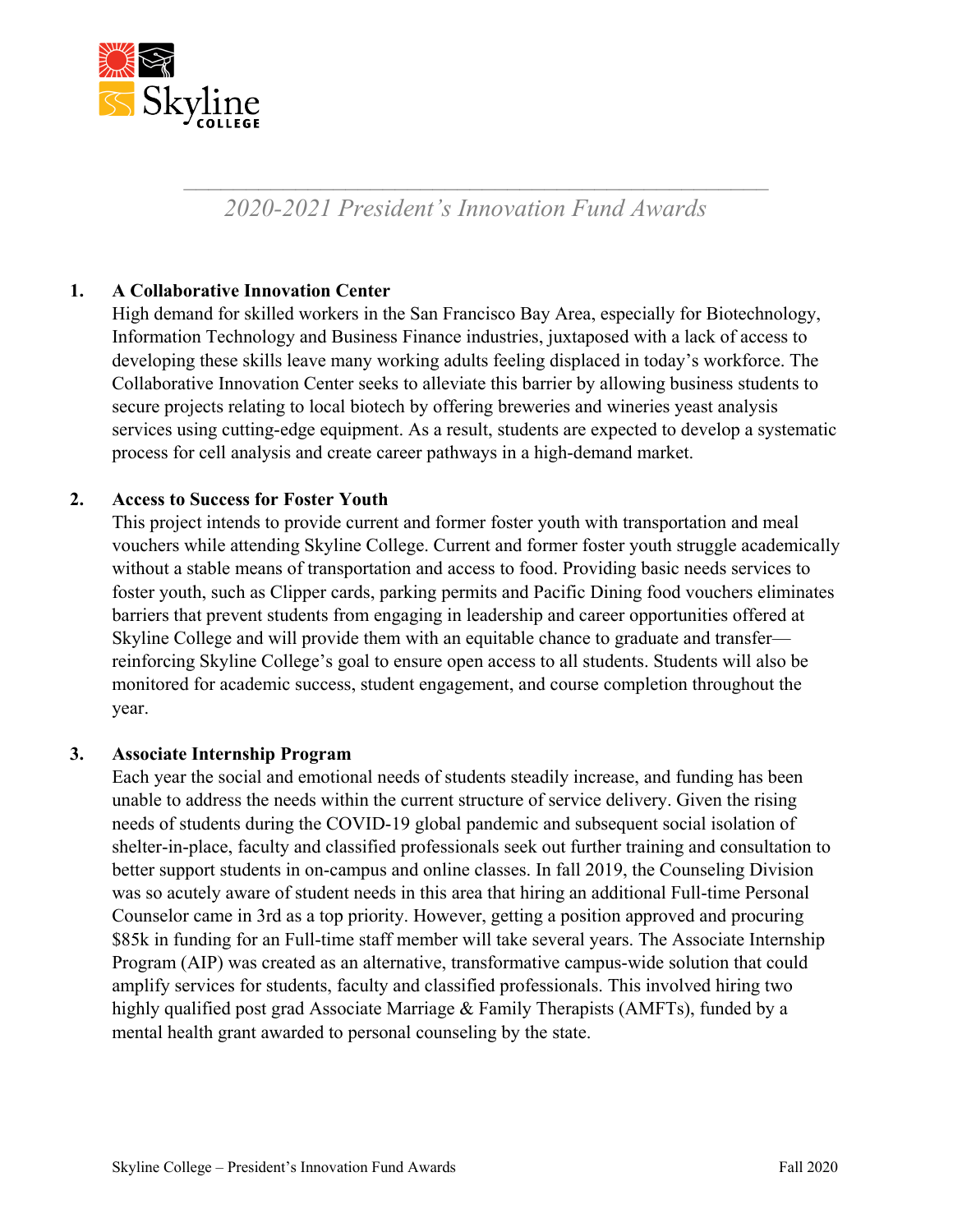

## **4. Chemistry Jam**

Students in their first semester of chemistry struggle due to a lack of fundamental understanding of chemistry, preventing them from moving on and excelling in subsequent courses. Chemistry Jam is a chemistry workshop designed to address this challenge by introducing students to critical topics such as unit conversion and stoichiometry before the fall and spring semesters. Using hands-on experience, inquiry-based learning, and applied understanding, students are able to remember more course content and thereby excel in their first chemistry course at Skyline College. The overall goal is to increase student retention rates, decrease the number of students that repeat chemistry courses, and increase STEM major interest. Students who have participated in and completed Chemistry Jam in the spring reported feeling more confident and less fearful of entering chemistry courses. Chemistry Jam is a free, one-week program providing intensive, fun and stimulating coursework that helps remedy many of the challenges chemistry students face.

# **5. Classified Leadership Institute (CLI)**

Engaging classified professionals in the development and implementation of campus-wide initiatives facilitates a clear understanding of the important role they play in student success. The Classified Leadership Institute (CLI) is a professional development program focusing on educational knowledge, engagement, professional and personal growth, upward mobility, and leadership development to help classified professionals reach the next level in their professional and personal journey. The varied workshops and leadership experiences offered through CLI will provide critical skills and training that will promote equitable practices and increased student engagement throughout the campus. The CLI will be a year-long, cohort-based training program for classified professionals, who will engage in scheduled sessions led by experts on various topics in the form of workshop activities, lectures, video trainings and networking opportunities. The CLI aligns with the mission, vision and values of Skyline College, and will engage classified professionals to create a Caring Campus that ensures deeper student engagement at every contact with students.

#### **6. Community Mural Project (CMP)**

The Skyline College Art Program facilitated several community partnerships resulting in mural projects with the City of Daly City and Daly City schools. In each partnership, Skyline College students served their communities by sharing art, while providing visual representations of themselves. These successful projects generated further requests for mural projects from a variety of San Mateo County communities. The Community Mural Project (CMP) will create a sustainable model for the creation of murals through the development of an application and selection process, paid faculty coordination, service learning curriculum and pedagogy, and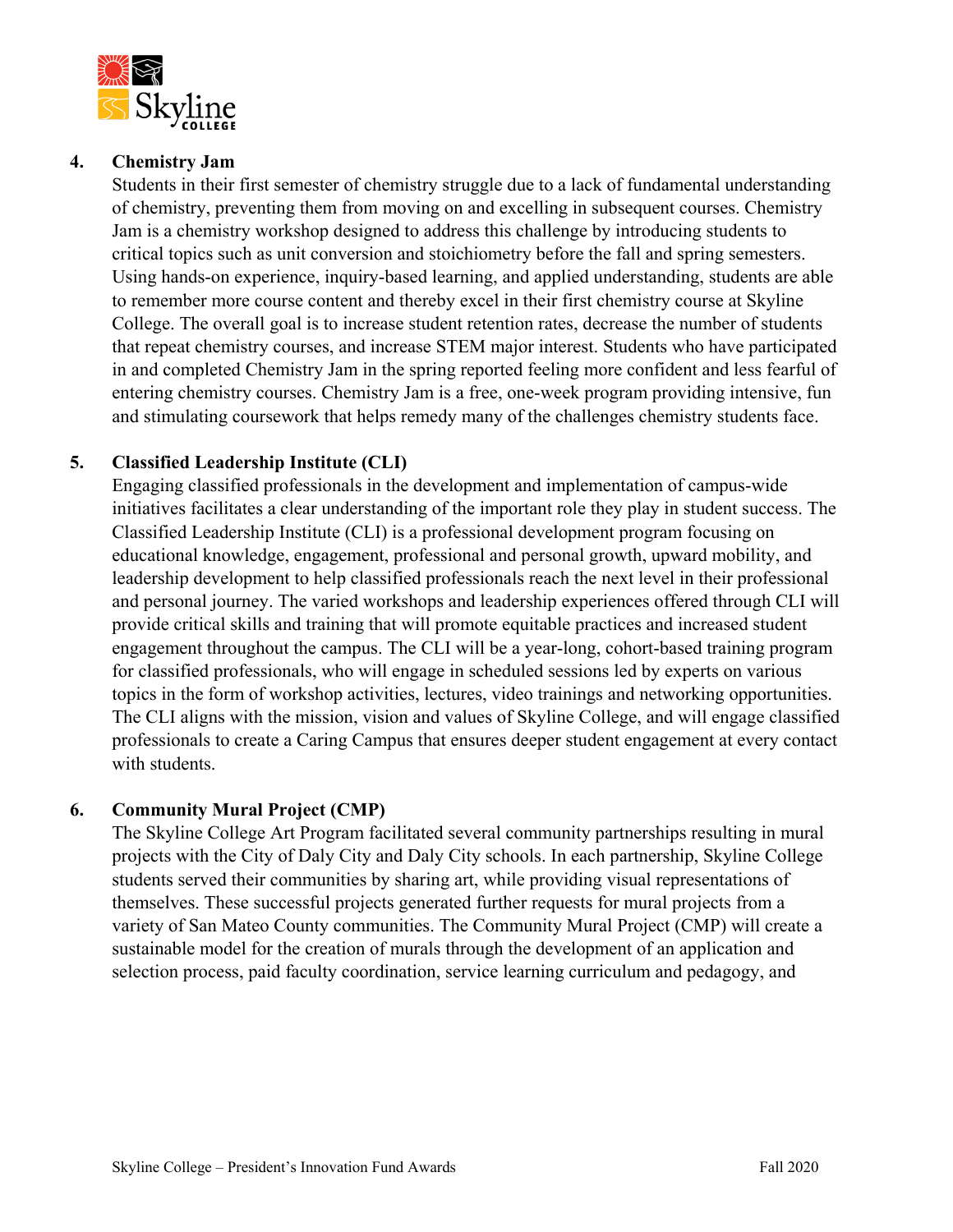

creation of a web page and outreach materials. The CMP creates a sustainable service learning model that builds a creative bridge to the community through art, and provides transformative learning experiences that create connections between students, Skyline College and community leaders.

# **7. Cultural Immersion Program**

Despite the current decline in international students arriving in the U.S., the country continues to be the top destination for those seeking higher education outside of their home countries and it is critical that international students feel included in the campus community, as few have families or friends in the area when they first arrive. In order to provide opportunities for international students to socialize and navigate campus life, the International Students Program proposes a series of cultural immersion programs for new and continuing international students on campus, such as welcome events for new students, campus tours to nearby universities, and cultural events. Studies show that international students who are engaged in campus activities and have bonded with faculty and staff members have higher persistence rates. As an institution that values campus internationalization, it is imperative that we invest in programs and services that improve the student experience and success.

## **8. Discover Days**

The Discover Days initiative allows local high school students who are African American, Latin, and Filipino the opportunity to sit in on college classes in order to gain exposure to postsecondary education and discover what Skyline College is all about. In collaboration with the cultural learning communities, Discover Days will also provide cultural enrichment and ease the transition of students to Skyline College's academic environment. By providing students with intentional opportunities to experience college prior to enrollment, students will begin to build collegiate relationships and increase their navigational capital, ultimately increasing student success rates.

#### **9. Educational Access Center - Educational Technology Program**

Current assistive technologies for disabled students are limited to only students with ADAdefined "specific learning disabilities" and "physical disabilities," leaving students with unspecified learning disabilities unsupported. The Educational Access Center (EAC) was developed to provide educational support services for students with learning challenges who are not identified with specific learning disabilities, with a primary focus on three key components: foundational Math and English, state-supported disability resources, and educational/assistive technologies. The EAC Educational Technology Training Program will provide access to learning technologies such as note-taking software, text-to-speech programs, and writing supports, as well as training and support with these technologies.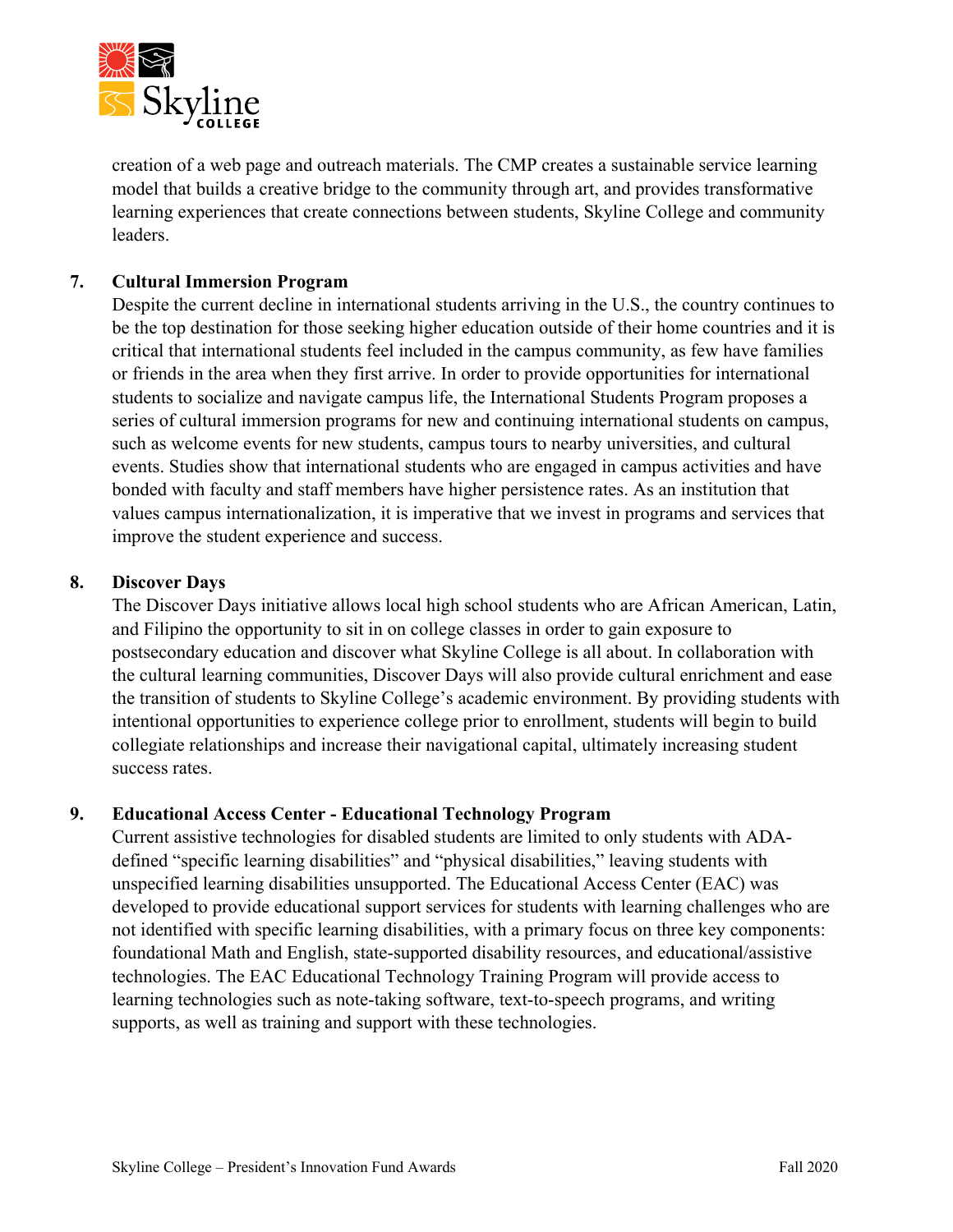

#### **10. Equity Scholars Project**

Many opportunities for initial training in equity and its role in student success are available to the Skyline College community. Despite this exposure to equity experts and opportunities to grapple with issues of equity, the faculty community's foundational knowledge does not easily translate into equity in action. The purpose of the Equity Scholars Project is to develop a faculty mentoring project that supports creating a culture of equity in action. This project implements spaces to share and enhance an equity lens and provides structured opportunities for embedding equity-minded practices and critical reflection in the daily work of faculty. Faculty will work to develop student-centered curricula that help to inspire, motivate, and prepare students to meet their educational goals. Inspired and critically reflective faculty foster inspired and critically reflective students, which help students move forward with getting through their course of study and graduating or transferring on time.

## **11. Explorers Program**

The goal of the Explorers Program is to help guide students whom are undecided or undeclared in choosing a major and understanding a major's connection to various careers. The Explorers program provides actionable steps allowing students to choose from a variety of options including, (1) introductory courses that include information on majors and career exploration (2) workshops, events and guest speakers (3) embedded student support. Students participating in the program will have a better, more tangible understanding of their career choices, the subject matter required, and the salaries expected with these jobs, as well an opportunity to discover which careers they would find most fulfilling and enjoyable. The Explorers Program benefits students by creating a clear, guided pathway which helps eliminate unnecessary and excess units.

#### **12. Forensics Team**

In the Fall of 2019, Skyline College founded the first ever competitive Forensics team in the San Mateo Community College District. Forensics, or more commonly referred to as Speech and Debate, is an intercollegiate, academic competitive team experience. The participants perform in events and compete at tournaments against other four-year and community college competitors. "Forensicators" compete using critical thinking, intellect, and oral communication skills, honing valuable skills such as critical thinking, oral competency, argumentation, persuasion, organization of ideas and research and information literacy. Furthermore, the current Forensics team roster consists of students from various majors; diverse socioeconomic, gender, and racial backgrounds; Middle College; concurrent enrollment; and even a Fulbright Scholar. As such, the Forensics team fulfills Skyline College's vision to "inspire a global and diverse community of learners."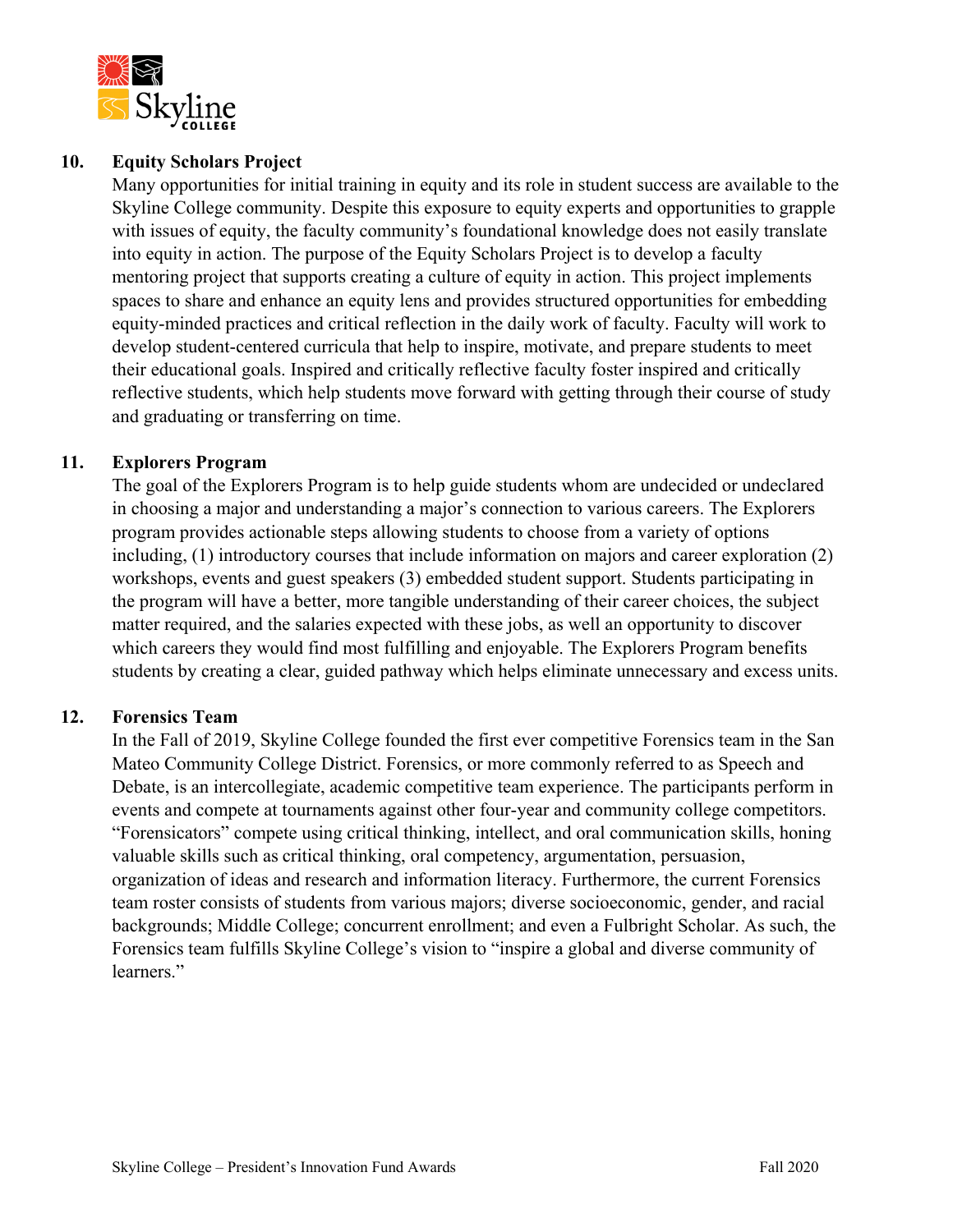

## **13. Guiding Your Path to Success (GPS)**

The Guiding Your Path to Success Program will support the success of incoming students with disabilities in the first year at Skyline College. The experience of students with disabilities in the K-12 system is dramatically different from those in higher education and they often struggle with the transition. For example, 89% of students with learning disabilities receive support in K-12, but only 15% continue to receive support in college. The GPS Program is a transition program designed to proactively support students with disabilities throughout their first year at Skyline College. GPS also gives students with disabilities the tools and knowledge necessary to successfully navigate the complex challenges students face during the transition to community college. Practical applications of this program include a Guiding Your Path to Success Day, an awareness event during the students' final semester of high school to introduce students to the differences between high school and college disability services, making connections with Disability Resource Center (DRC) staff, and learning about assistive technology available to them. Additional features include family-oriented workshops and a first-semester GPS Guide to help students navigate the transition to collegiate courses.

## **14. Jamaica: Cultural Learning Experience**

Students in the cosmetology, esthetics and hospitality programs at Skyline College will have the opportunity to take part in a Study Abroad / Service Learning trip to Negril, Jamaica, learning advanced industry skills and building relationships with local professionals. All participants in the program will learn hair braiding techniques, natural hair care and principals of care for African American hair from Jamaican professionals, and the opportunity to learn about facial / skin treatments that meet the needs of black women and men. During the program, classmates will work together to build relationships, develop ideas and generate a capstone presentation in one of three areas of specialization: Cosmetology Business Innovation, Social Media and Personal Branding, or Cultural Influences on Consumer Behavior in fashion, make-up artistry, beauty and hotel and resort operations. Service learning opportunities are rare for community college students, making this trip an educational innovation for students pursuing a certificate or associate's degree.

#### **15. Library Outreach Programs**

Library Outreach Programs will implement student-centered programming intended to enhance students' diverse perspectives, deepen their understanding of social justice issues, and allow students to build community and feel connected to Skyline College's mission and values. These events will be centered around such themes as culture, gender, racial justice, symbolic violence, restorative justice, sustainability and right to knowledge. Such programs will challenge students to think beyond accepted paradigms and engage in powerful, intellectually stimulating discourses. Skyline College Library's programming efforts will contribute to Skyline College's efforts to impact student success and support key components of the college redesign and the Skyline College Promise, such as transformative teaching and learning, peer coaching, and critical pedagogy.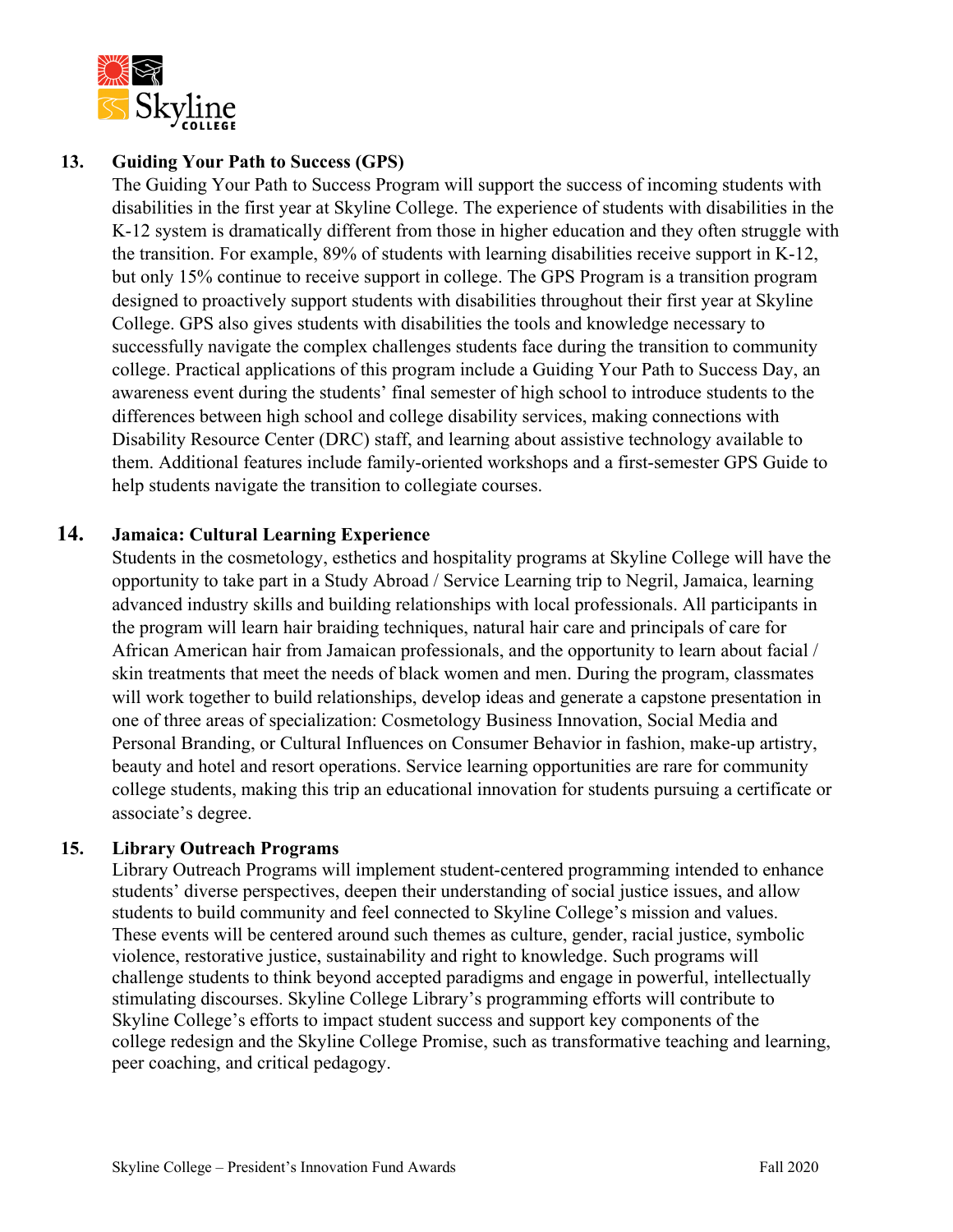

#### **16. Post-baccalaureate Preparatory Program**

More than 50% of 2018-19 graduates majored in fields requiring graduate school, yet they are often not prepared for the rigors of graduate school preparation, particularly when compared with their counterparts at 4-year institutions. The Post-baccalaureate Preparatory Program will serve first generation and low-income students who are impacted most severely in their graduate preparation, and will help close the equity gap they experience as they prepare to pursue their academic and career goals. This program will provide students with faculty support, exposure, and information, building a profile to accelerate their graduate school readiness once they transfer. It will also connect students with graduate school conferences, college fairs, graduate school standardized testing, and build opportunities and knowledge that graduate schools seek in their admission process.

#### **17. STEM Center Peer Mentorship Program**

The lack of retention of STEM students in community colleges and the lack of growth of minority representation in the science and engineering workforce demonstrates the need to develop strategic programs and practices that increase the number and diversity of students succeeding in STEM. Research also indicates the importance of a student's academic and social integration on campus to their success. As such, the development of the STEM Center Peer Mentorship Program provides students with a comprehensive support network and integration early on in their transfer journey. The project onboards and trains a total of 6 STEM peer mentors that will facilitate mentorship, community building, a leadership forum, as well as support with retention and enrichment. The STEM Center Peer Mentorship Program will serve as a cornerstone of the STEM Center, designed to provide several series that lend structure and space for strengthening community, leadership and critical consciousness and persistence.

# **18. STEMPals**

STEMPals is an enrichment program created to promote inclusion for women in STEM, with a specific focus on engineering. With a historic disparity in gender inclusion in STEM fields, STEMPals aims to empower more women to enroll and persist in engineering by introducing engineering as a field of study to tween girls. The program promotes inclusion by offering a diverse representation of role models, as girls of color are more responsive to seeing diverse role models that don't fit typical stereotypes of STEM. For the mentees, the program offers enhanced workshops and high touch points to allow them to gain confidence to explore, and seek engineering and computer science as a tangible career aspiration. The mentors will also be compensated for their inclusion of the program through an apprenticeship. By introducing young women to college students currently in pursuit of these historically underrepresented majors, we expect to see a significant increase their likelihood of pursuing and succeeding in STEM.